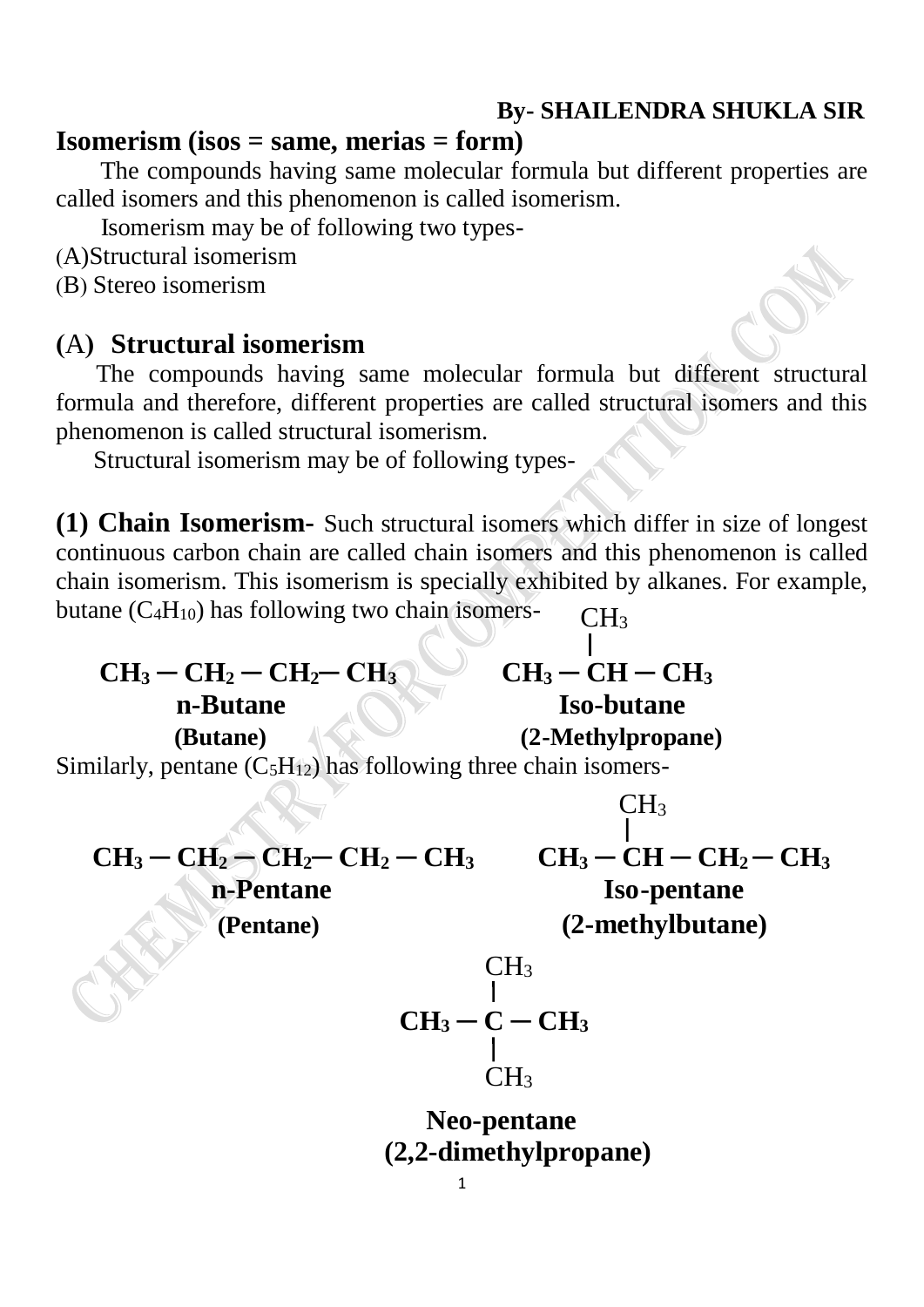**It is clear that, chain isomers belong to same family, but their IUPAC names are derived from different word roots.**

 **Minimum number of carbon atoms in alkanes to show chain isomerism is 4.**

**(2) Position Isomerism-** Such structural isomers which differ in position of substituents, multiple bonds or functional groups in longest continuous carbon chain are called position isomers and this phenomenon is called position isomerism. For example-

$$
CH_3 \qquad \qquad CH_3
$$

**(i)**  $CH_3 - CH - CH_2 - CH_2 - CH_3$  and  $CH_3 - CH_2 - CH_2 - CH_2 - CH_3$  **2-Methylpentane 3-Methylpentane**

- (ii)  $CH_2=CH-CH_2-CH_3$  and  $CH_3=CH-CH_3$ **But-1-ene** But-2-ene
- OH
- $(H_3 CH_2 CH_2 CH_2 OH)$  and  $CH_3 CH_2 CH_3$  **1-Propanol 2-Propanol**

 **It is clear that, position isomers also belong to same family and their IUPAC names are derived from same word root.**

- **Minimum number of carbon atoms in alkanes to show position isomerism is 6.**
- **Minimum number of carbon atoms in alkenes to show position isomerism is 4.**
- **Minimum number of carbon atoms in alcohols to show position isomerism is 3.**

**(3) Functional Isomerism-** Such structural isomers which differ in functional groups present in the molecules are called functional isomers and this phenomenon is called functional isomerism. For example-

| (i) $CH_3-CH_2-OH$ | and | $CH3$ - O-CH <sub>3</sub> |
|--------------------|-----|---------------------------|
| <b>Ethanol</b>     |     | <b>Dimethyl ether</b>     |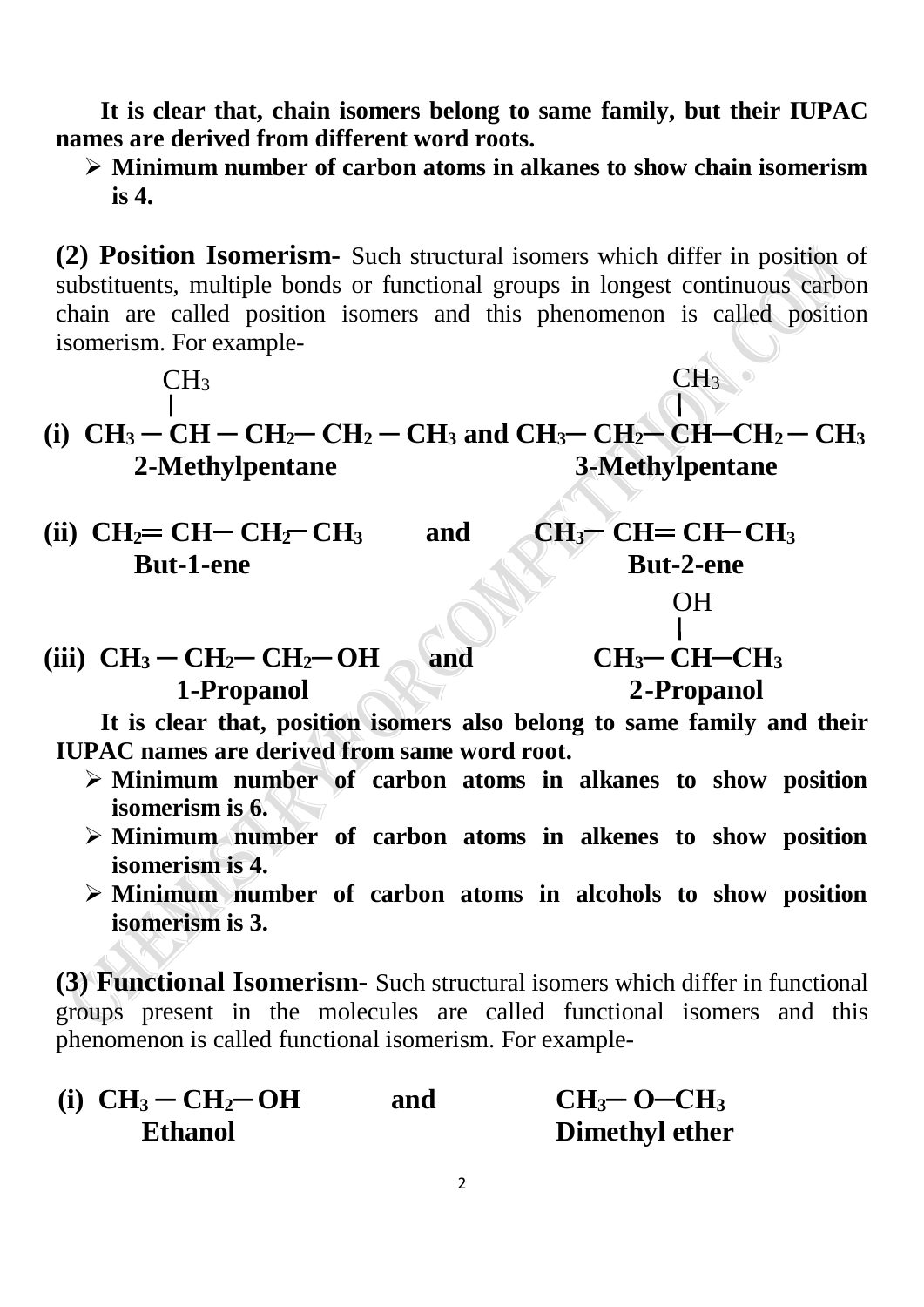



 $(iv) \quad CH_3 - C \equiv N$  and  $CH_3 - N \equiv C$ **Methyl cyanide** Methyl isocyanide

 **It is clear that, functional isomers belong to different organic families.**

- **Following pairs of compounds are functional isomers of each other-**
- **(1) Alcohols and Ethers**
- **(2) Aldehydes and Ketones**
- **(3) Carboxylic acids and Esters**
- **(4) Alkyl cyanides and Alkyl isocyanides**

**(4) Metamerism-** It is a special type of position isomerism, where different isomers called metamers differ in size of alkyl groups attached to a polyvalent atom. For example-

| (i)   | $CH_3$ – $CH_2$ – $OH_2$ – $CH_3$ and $CH_3$ – $OH_2$ – $CH_2$ – $CH_2$ – $CH_3$ |     |                           |
|-------|----------------------------------------------------------------------------------|-----|---------------------------|
|       | <b>Diethyl ether</b>                                                             |     | Methyl-propyl ether       |
|       |                                                                                  |     |                           |
| (ii)  | $CH_3-C-CH_2-CH_2-CH_3$ and $CH_3-CH_2-C-H_2-CH_3$                               |     |                           |
|       | 2-Pentanone                                                                      |     | <b>3-Pentanone</b>        |
| (iii) | $CH_3$ – $CH_2$ – $NH_2$                                                         | and | $CH_3$ -N-CH <sub>3</sub> |
|       | <b>Ethyl amine</b>                                                               |     |                           |

 **Dimethyl amine**

**It is clear that, metamers belong to the same organic family.**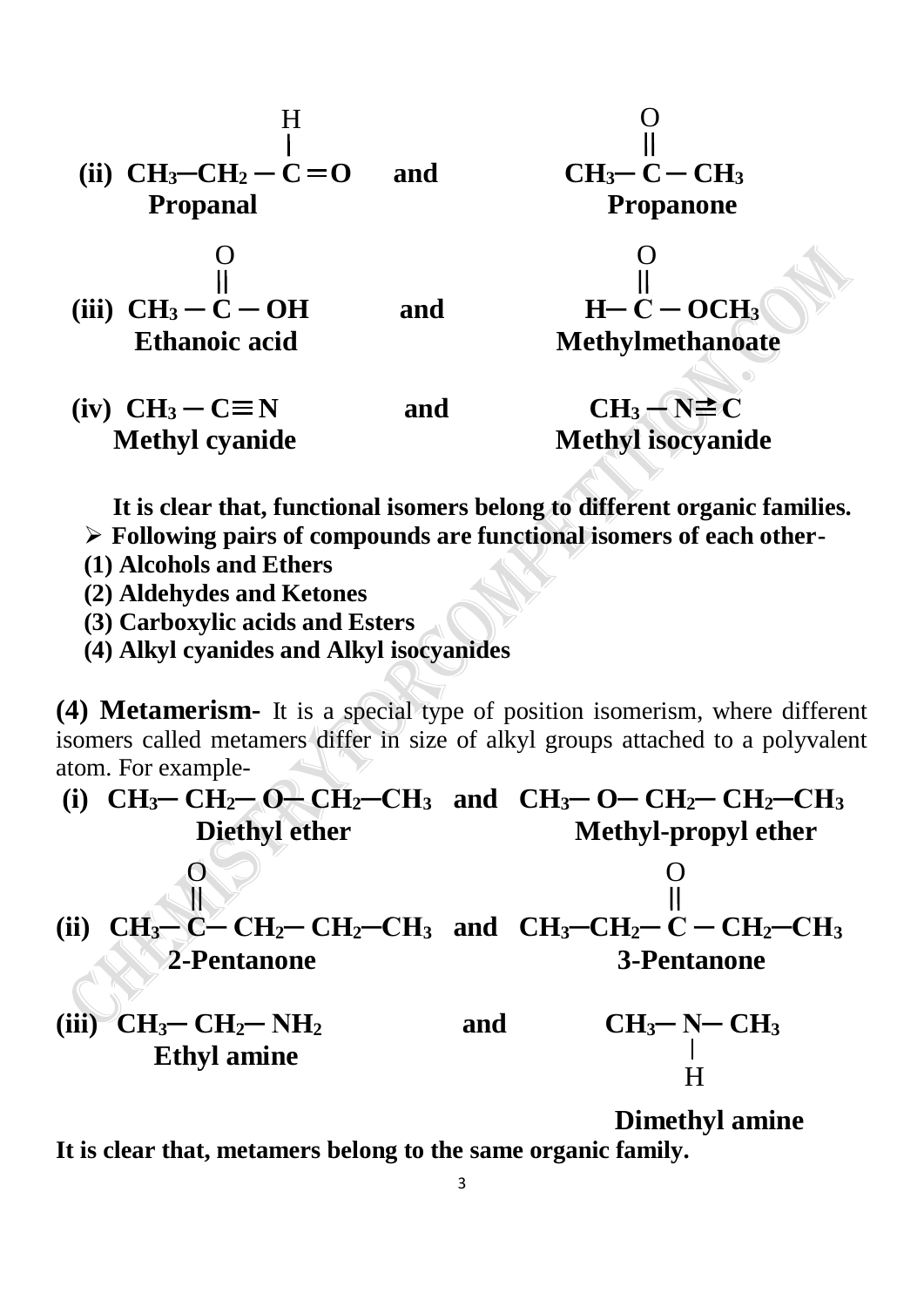**(5)Tautomerism-** It is a special type of functional isomerism where, the isomers called tautomers exist in dynamic equilibrium and frequently interconvert by migration of a proton (ptototropy or cationotropy) or a group or an anion from one polyvalent atom to another polyvalent atom. This phenomenon of tautomerism is also called desmotropism, allelotropism, cryptotropy or merotropy. For example,

**(i) Keto-Enol Tautomerism-** It is most common type of tautomerism where, keto and enol forms of carbonyl compounds exist in dynamic equilibrium. In fact, α-hydrogen atoms of carbonyl compounds are acidic in nature and mogrates as proton from  $\alpha$ -carbon to carbonyl oxygen and vice versa with simultaneous change of bond structure of the molecules. Thus, the compound is a mixture of keto and enol forms.



**For example,** keto and enol forms of ethanal can be represented as under-





Here, since  $\mathbb{C}$ = $\mathbb{O}$  is more stronger than C= $\mathbb{C}$  bond, for mono ketones, in general, keto form is more stable than enol form and therefore, enolization is not prefered. For example, for acetone, keto form is more stable than enol form and predominates in equilibrium mixture.

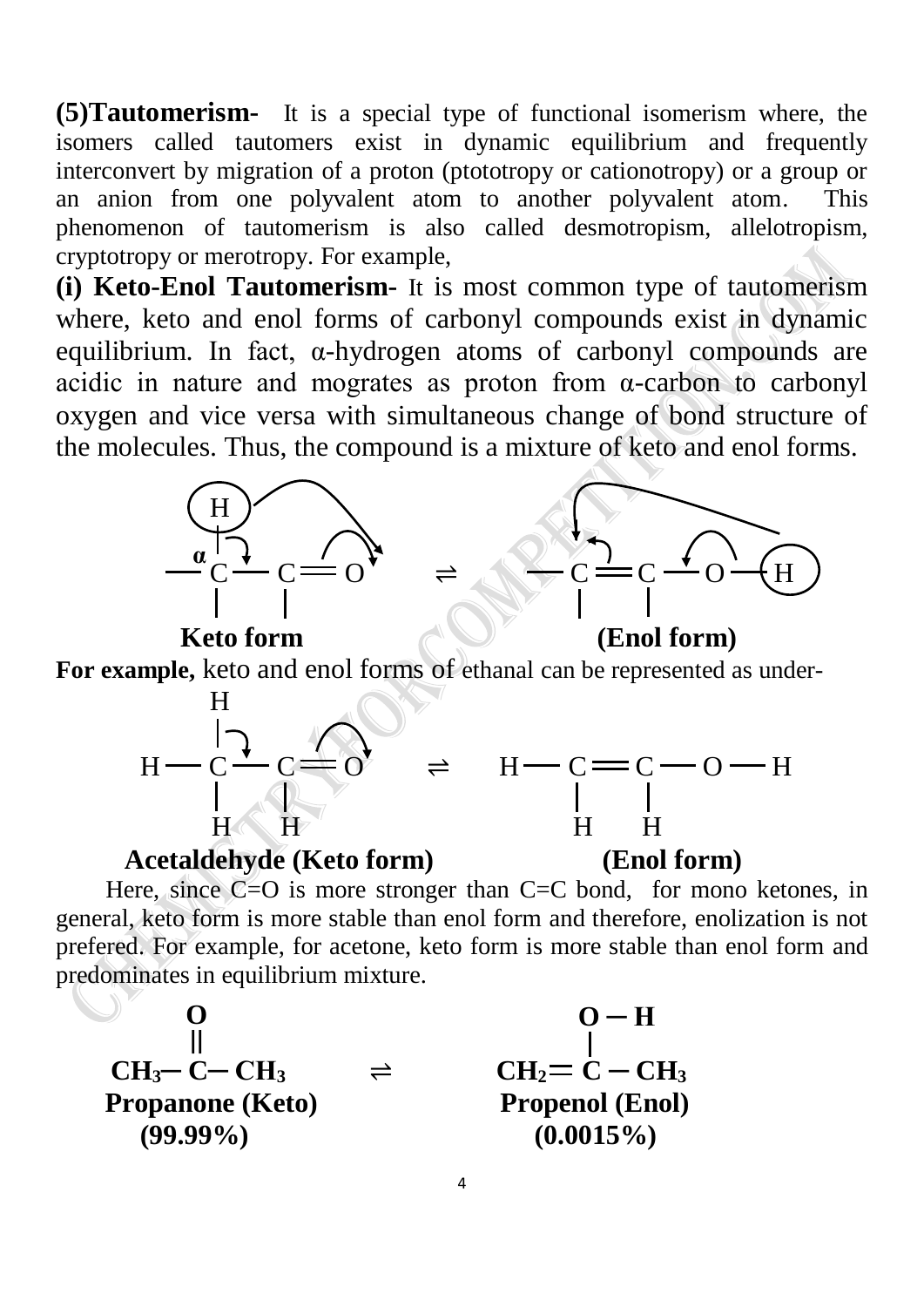However, for phenol, enol form (99.9 %) is more stable than keto form. Here, aromatic character of benzene ring stabilizes enol form.



 Also for di-ketones, where carbonyl group remain present on adjacent carbon atoms, keto form is more stable than enol form. For example, for 2,3-butandione, keto form is more stable than enol form and predominates in equilibrium mixture.



 However, for 2,4-pentandione (acetopropanone) enol form is more stable and predominates in the equilibrium mixture.



 The stability of enol form of 2,4-pentandione is due to following reasons- (1) More acidic nature of the hydrogen of active methylene group

(2) Intramolecular hydrogen bonding in enol form



(3) Resonance stabilization of enol form due to presence of conjugation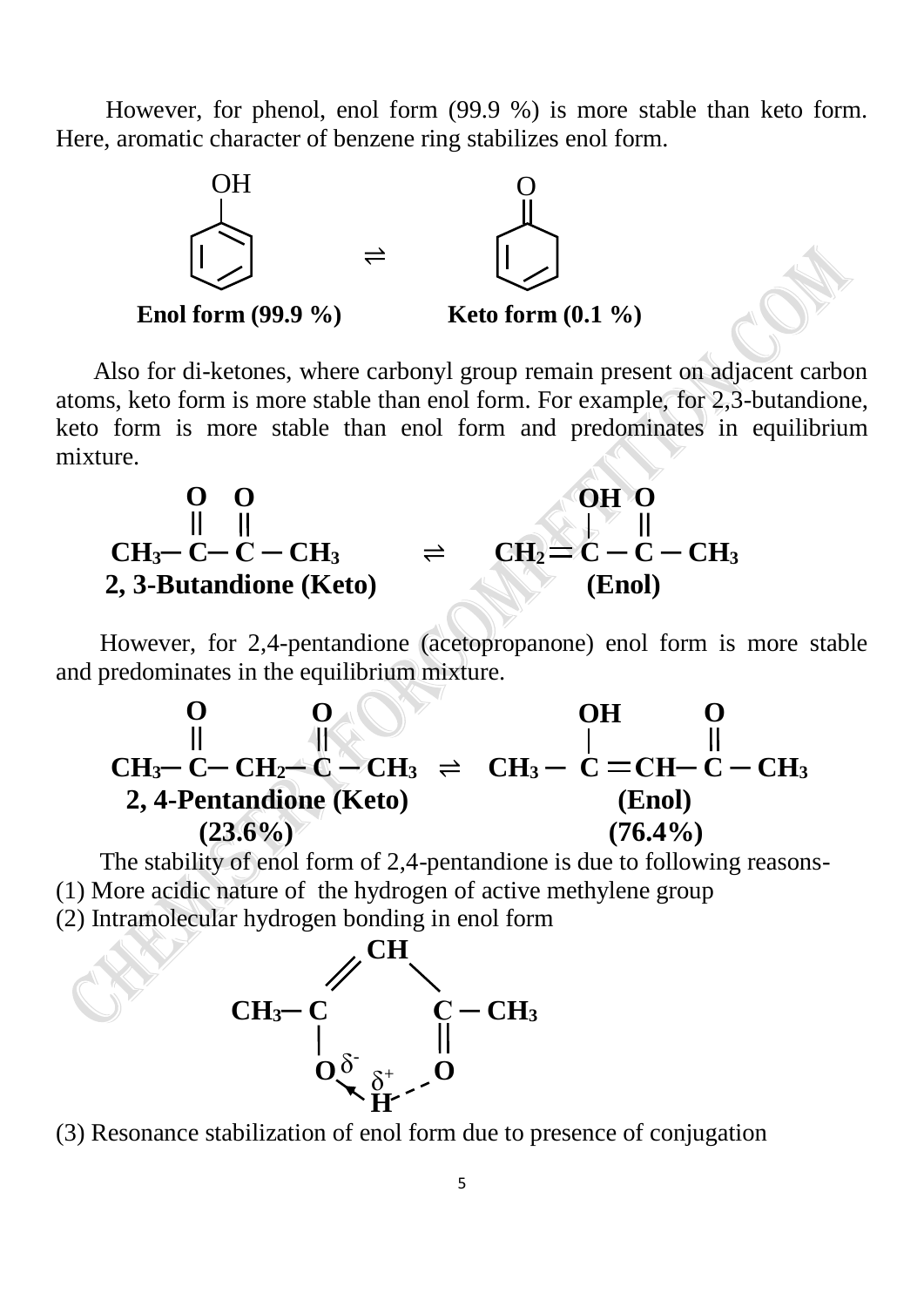Ethyl acetoacetate (Acetoacetic ester) contains 92.4 % keto form and 7.6 % enol form at room temperature. Here, also enol form is stabilized by intramolecular hydrogen bonding and resonance.



At -78<sup>0</sup>C interconversion of keto and enol forms is relatively slow and therefore, they can be isolated easily.

Enolization of a compound is directly proportional to the acidity of  $\alpha$ hydrogen and stability of enol form. For example, Extent of enolization for cis diketone is more than that for trans diketone. Here, enol form of cis diketone is stabilized by intramolecular hydeogen bonding.



 Similarly, in following compound enolization is not preferred due to the presence of highly unstable anti-aromatic ring in enol form.